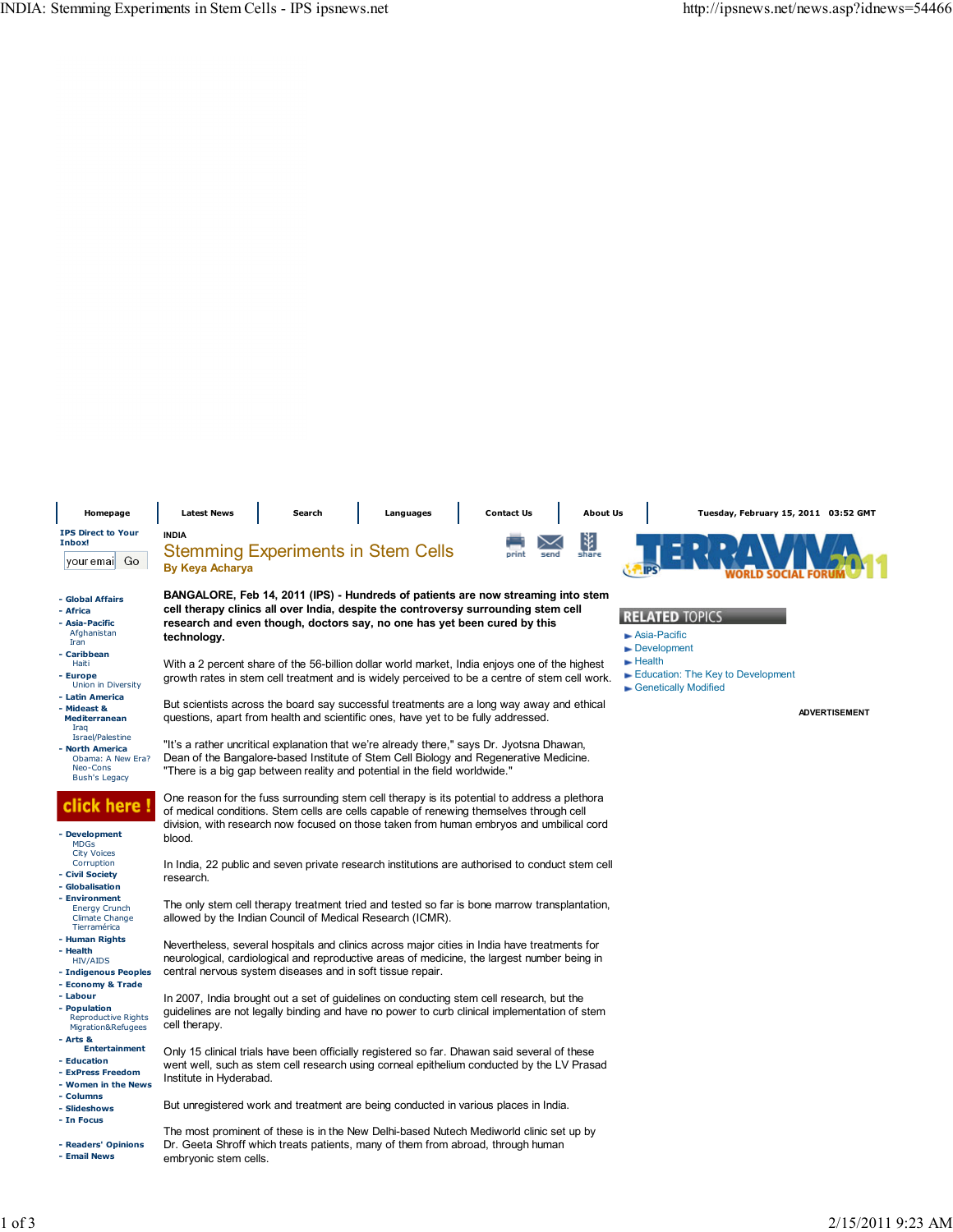## What is RSS?

Shroff's brochure says she has not had a single patient showing any adverse side effects.

**LANGUAGES**  ENGLISH **ESPAÑOL FRANCAIS**  ARABIC **ČESKY DEUTSCH**  ITALIANO JAPANESE MAGYAR NEDERLANDS POLSKI PORTUGUÊS **SUOMI SVENSKA SWAHILI TÜRKCE** 

"I would have forgiven (stem cell therapy clinics) if their objective was to treat a patient," says Dr. Pushpa Bhargav, senior scientist and former director of the Hyderabad-based Centre for Molecular Biology.

"But the patients are being used for money. How many in India have been cured? None that I know of."

The low cost of operations and easy availability of target participants has made India a prime destination for clinical trials. India and China became centres for stem cell work after the U.S. voted down legislation on stem cell research in 2006.

But while clinical trials are under way, questions have been raised whether these are done using the proper procedures.

Dr. Vasantha Muthuswamy, former ICMR deputy director general and founder-secretary of the Asia Pacific Ethics Review Committee, posed some questions: What steps are being taken to ensure cells are not contaminated? Are patients' scores being recorded? Do theory and methodology of treatment "make sense"?



Another critic is Dr. Maneesha Inamdar of the Jawaharlal Nehru Centre for Advanced Scientific Research in Bangalore, one of only two scientists in India to have developed new lines from stem cells now being used in Indian and foreign laboratories. Inamdar bluntly termed as "dangerous" the commercial application of non-authorised therapy.

Several stem cell clinics contacted were wary of speaking to the media, revealing their awareness of the controversy surrounding their practice.

A staff member who answered a telephone call to a well-known stem cell treatment clinic in New Delhi refused to identify himself and said the number of cases treated in the clinic was proof enough of its efficacy.

ICMR director general Dr. V.M. Katoch told IPS he was "very concerned" that such cases were only "hearsay".

Nevertheless, Katoch says control is now "building up", with an ICMR clinical trial registry now online and awareness on setting up ethics committees improving "by the month."

He says India's guidelines have been unable to keep up with practice in the field due to the absence of a single agency responsible for stem cell matters.

That may change soon, with guidelines having taken the form of a bill pending before Parliament. The guidelines have also been amended to include clinical conduct and penalties for offenders.

"We are now moving towards a far more regulated regime capable of taking on offenders, while building up development in the field," Katoch told IPS.

For patients with degenerative diseases, none of this matters. One such patient is 34-year-old Chandana Sen who is suffering from ankylosing spondylitis, a condition where the spinal joints get fused.

Her father, retired Air Marshall D.K. Sen, said Chandana "is willing to be a human guinea pig in stem cell treatment."

The Sens are just typical of those now flocking to stem cell therapy clinics, too desperate to care about the controversy. (END)

Send your comments to the editor

ADVERTISEMENT

IPS Pictures in www.flickr.com

grab this widget | start a petition | by Care2

 $F_{0110W}$  He  $0<sub>1</sub>$ 

## **MOST POPULAR**

- **CORRUPTION: Egyptians Can Claim Mubarak's Stolen Billions**
- **Arab Women Lead the Charge**
- EGYPT: Muslims and Christians Protest as One
- **Brutal Crackdown in Belarus**
- Surviving the Sexist Genocide in Guatemala
- **Pakistan Sinking Into Water Crisis**
- Hungry Gazans Feed Egyptian Troops
- ► Q&A: The People Need to Take Leadership VENEZUELA: Biopiracy Leaves Native Groups Out in the Cold
- EGYPT: Mubarak's Fate in Military Hands

Text Only

News Feeds RSS/XML ake IPS News your homepage! Free Email Newsletters IPS Mobile

grab this widget | start a petition | by Care2

ADVERTISEMENT